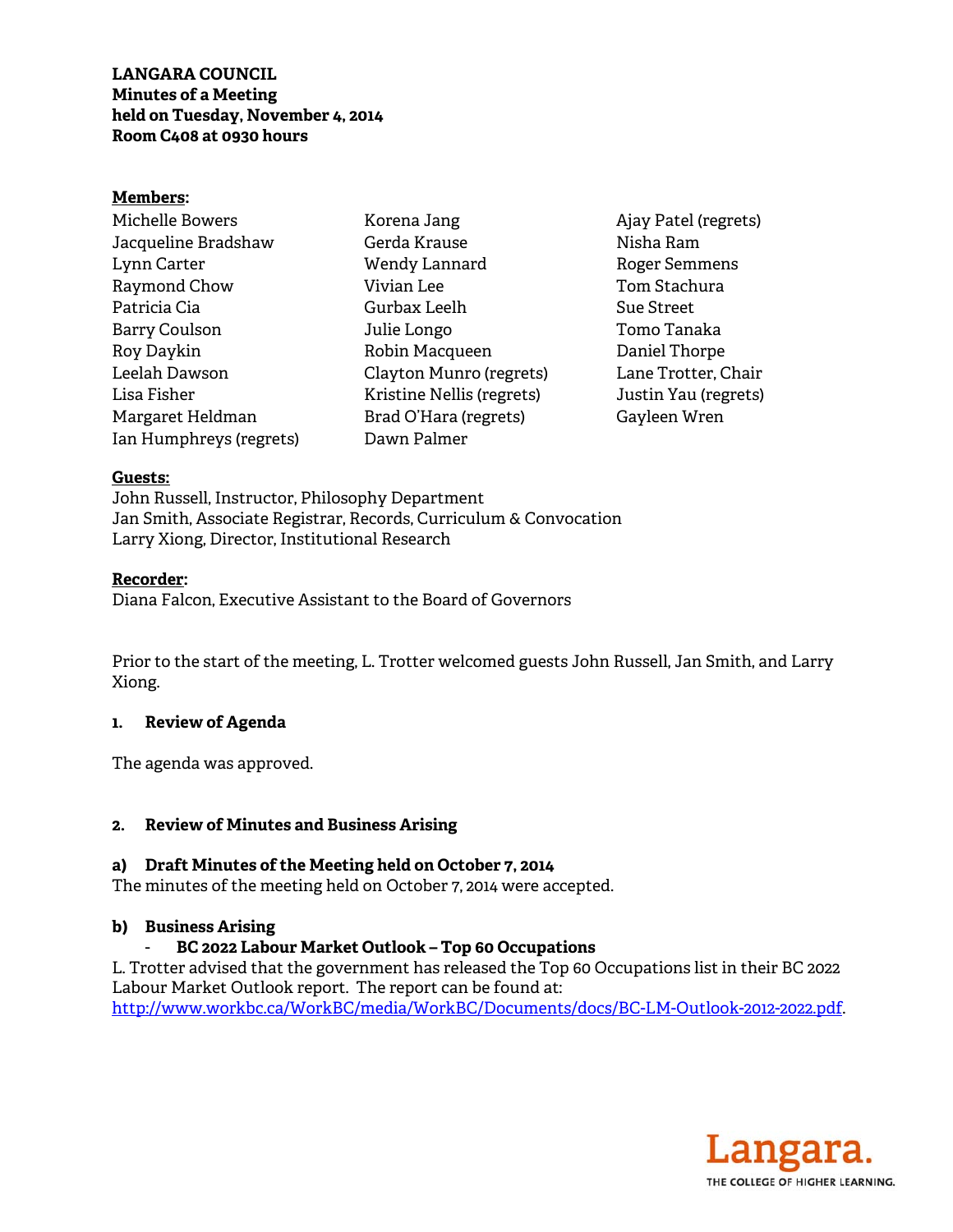#### **3. STANDING ITEMS**

#### **a) Building Update**

W. Lannard had no update to report.

## **b) IT Update**

T. Stachura advised that an update on the status of IT projects will be a standing item at every Langara Council meeting. He made a presentation on high-level ongoing projects, addressed changes and major developments, summarized operational status and critical areas, and answered members' questions.

#### **4. CURRICULUM ITEMS**

#### **a) Education Council Meeting held on September 23, 2014**

G. Krause highlighted the summary report of the Education Council meeting held on September 23, 2014 attached to the agenda. She highlighted new Certificate Programs in Continuing Studies, and noted that the Continuing Studies Singer Songwriter Certificate Program established minimum entrance requirements in order to be considered eligible for student loans.

## **5. FOR ACTION**

## **a) Policy B5007 – Ethical Conduct for Research Involving Humans**

M. Heldman and J. Russell presented revisions to Policy B5007 – Ethical Conduct for Research Involving Humans. The policy was created to provide the College the ability to apply for research funding through the Tri-Council Agencies. In accordance with the policy, it is the College's responsibility to remain current around business ethics and is being reviewed two years after the appointment of the initial members to the Langara College Research Ethics Board (LREB) and will be reviewed at least once every five (5) years thereafter. J. Russell noted that there were some housekeeping revisions made but the majority of the revisions were made to Section 8.6 – Procedures for Course-Based Research Ethics Review. In response to a question, it was noted that learning outcomes are approved at Education Council and once approved, instructors cannot do the research component of a course until it is approved by the LREB. It was further noted that following approval, the policy will need to be templated before being posted to the website. Discussion ensued and members' questions were answered.

G. Krause advised that Education Council is in the process of reviewing its forms and the REB could advise if there is anything that could be included that would be helpful to them.

It was moved by J. Longo, seconded by L. Carter

 **THAT, Langara Council approve revisions to Policy B5007 – Ethical Conduct for Research Involving Humans. Carried Unanimously.** 

## **b) Policy B5009 – Credit and Debit Cardholder Security**

R. Daykin highlighted his memo attached to the agenda and presented new Policy B5009 – Credit and Debit Cardholder Security. The policy was created in compliance with Payment Card Industry (PCI) Data Security Standards that require all merchants that store, process or transmits

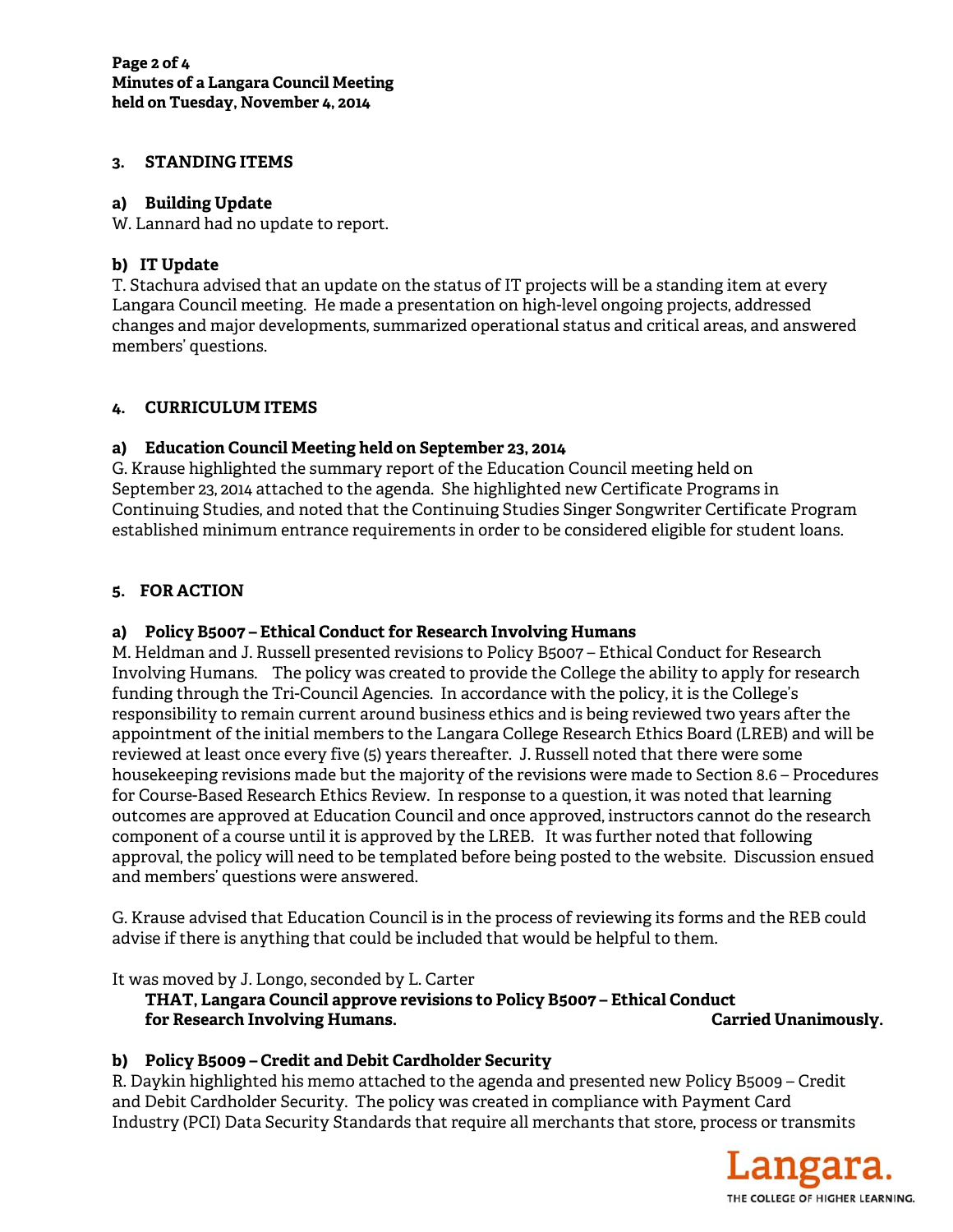#### **Page 3 of 4 Minutes of a Langara Council Meeting held on Tuesday, November 4, 2014**

credit card information to meet PCI security standards. The standards and policy will help reduce the risk of data breaches and protect customer account data.

#### It was moved by R. Daykin, seconded by S. Street  **THAT, Langara Council approve Policy B5009 – Credit and Debit Cardholder Security. Carried Unanimously.**

# **c) Policy E2003 – Registration Fee Payment and Refund**

In the absence of C. Munro, J. Smith, Associate Registrar, Records, Curriculum & Convocation presented Policy E2003 – Registration Fee Payment and Refund attached to the agenda. The policy provides a framework for the payment and refund of fees for students enrolled in Regular Studies and is in response to the recommended changes to student fees approved at the Langara Council meeting held on October 7, 2014. In response to a member's question, it was noted that students can appeal late fees under extraordinary circumstances.

It was moved by J. Smith, seconded by D. Thorpe

# **THAT, Langara Council approve Policy E2003 – Registration Fee Payments and Refund.**

**Carried Unanimously.** 

[It was noted that R. Semmens left the meeting at 10:27 a.m. to teach a class]

# **6. FOR INFORMATION**

# **a) President's Report**

L. Trotter provided the following report:

# **Budget Development for 2015/16**

• Regular communications about the budget will be forthcoming, and the next one will be about the Skills for Jobs Blueprint and Reengineering. The communications are to advise the College Community that the college is committed to delivering the best academic programming Langara has always provided and we are protecting that so that we can maintain our standards. Provincial legislation also requires that we have a balanced budget. Town Halls have been scheduled to provide further information on the budget.

# **Parking**

• The issue of parking has been raised and in response to some questions, it was clarified that the CRA contacted the College to perform an audit. The parking issue was discovered during this audit and it is the CRA's prerogative to retroactively go back to 2011/2012. Before the Canada Line was built, parking was on a first-come first-serve basis and was not considered a taxable benefit. Since the opening of the Canada Line, more students and employees opt to use transit and so parking is no longer an issue. As a result, the CRA has declared it a taxable benefit and has directed the College to address it.